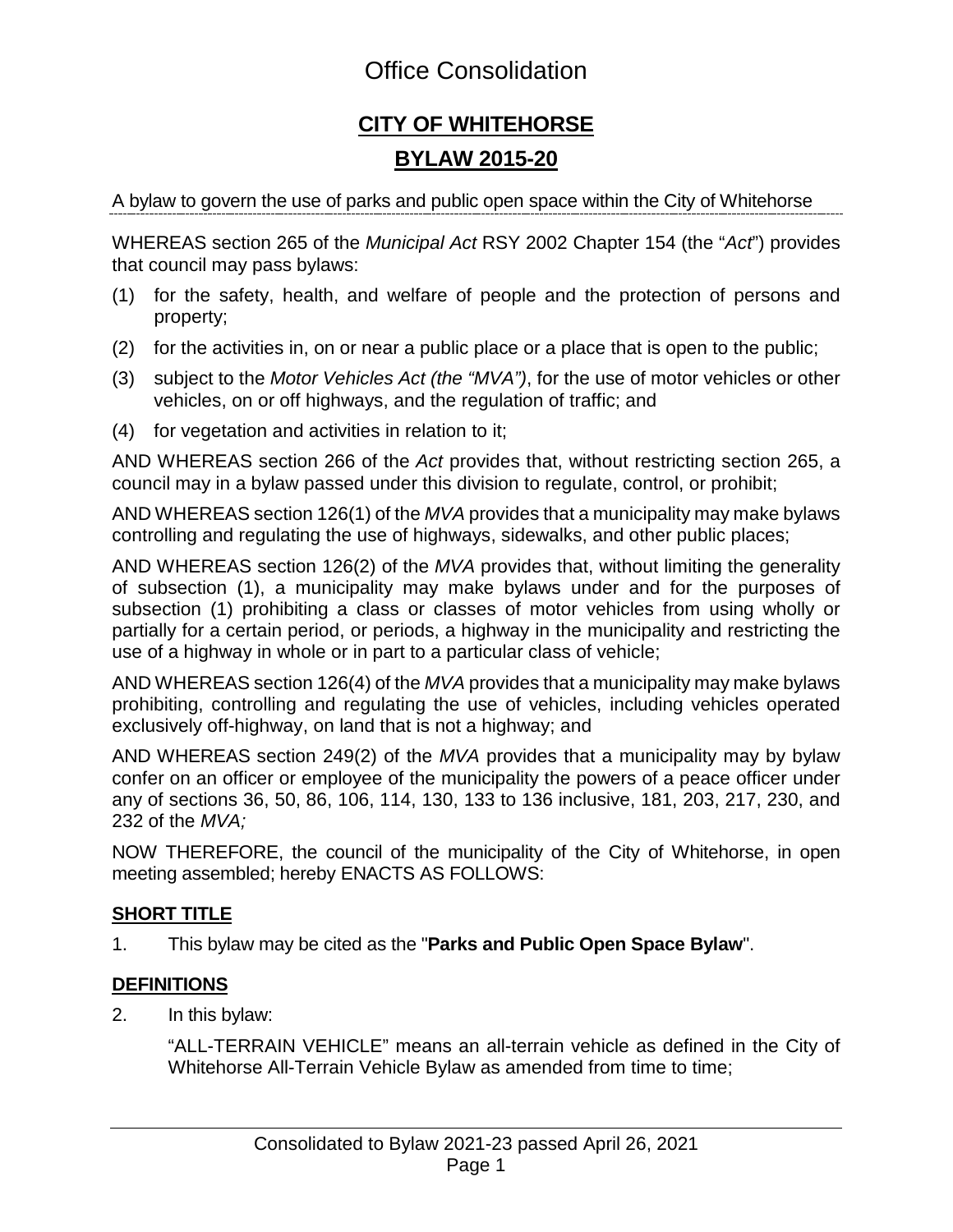"AUTOMOBILE" means a vehicle typically with four wheels, powered by an internal combustion engine or electric motor and able to carry a small number of people and includes a truck, car, van, sports utility vehicle, and motorhome, and excludes snowmobiles and all-terrain vehicles;

"BOULEVARD" means the land fronting or along the side of residential property between the property line and the curb or maintained land that lies between two or more lanes on the same roadway;

"CITY MANAGER" means the Chief Administrative Officer of the City or a duly authorized representative;

"CITY" means the municipality of the City of Whitehorse;

"CITY PARK" means a City owned park including any public outdoor lot owned by the City and set aside specifically for recreation, including City playgrounds, cemeteries, paved trails, tot-lots, walkways, and similar uses;

"CITY PLAYGROUND" means an area intended to meet the outdoor recreation needs of residents and provides amenities including an outdoor rink and play apparatus;

"CITY TRAIL" means a trail as defined in the City of Whitehorse Trail Plan as amended from time to time;

"COUNCIL" means the duly elected council of the City of Whitehorse;

"DAMAGE" means by one's actions, whether intentional or unintentional, a building, place, thing, land, or vegetation has been defaced, injured, harmed, or deteriorated;

"DESIGNATED DEVELOPMENT AREAS" mean the areas identified on the map attached hereto as Schedule "B" and forming part of this bylaw; (*page 16*)

"DESIGNATED OFFICER" means the R.C.M.P., the Manager, an employee of the City of Whitehorse Bylaw Services Department or an authorized representative as designated by the City Manager or council;

"E-BIKE" means an electric motor-assisted bicycle as defined in the City of Whitehorse E-Bike Regulation Bylaw as amended from time to time. (*Bylaw 2021- 23 passed April 26, 2021*)

"ELECTRIC WATERCRAFT MOTOR" means a device that is solely powered by battery where the primary function is to propel the watercraft through water with a rating of 50 pounds thrust or less;

"E-MOBILITY DEVICE" means a self-balancing transport device powered by an electric motor which uses the shifting weight of the rider to balance the device, and includes a hover-board, electric unicycle, and electric skateboard. (*Bylaw 2021-23 passed April 26, 2021*)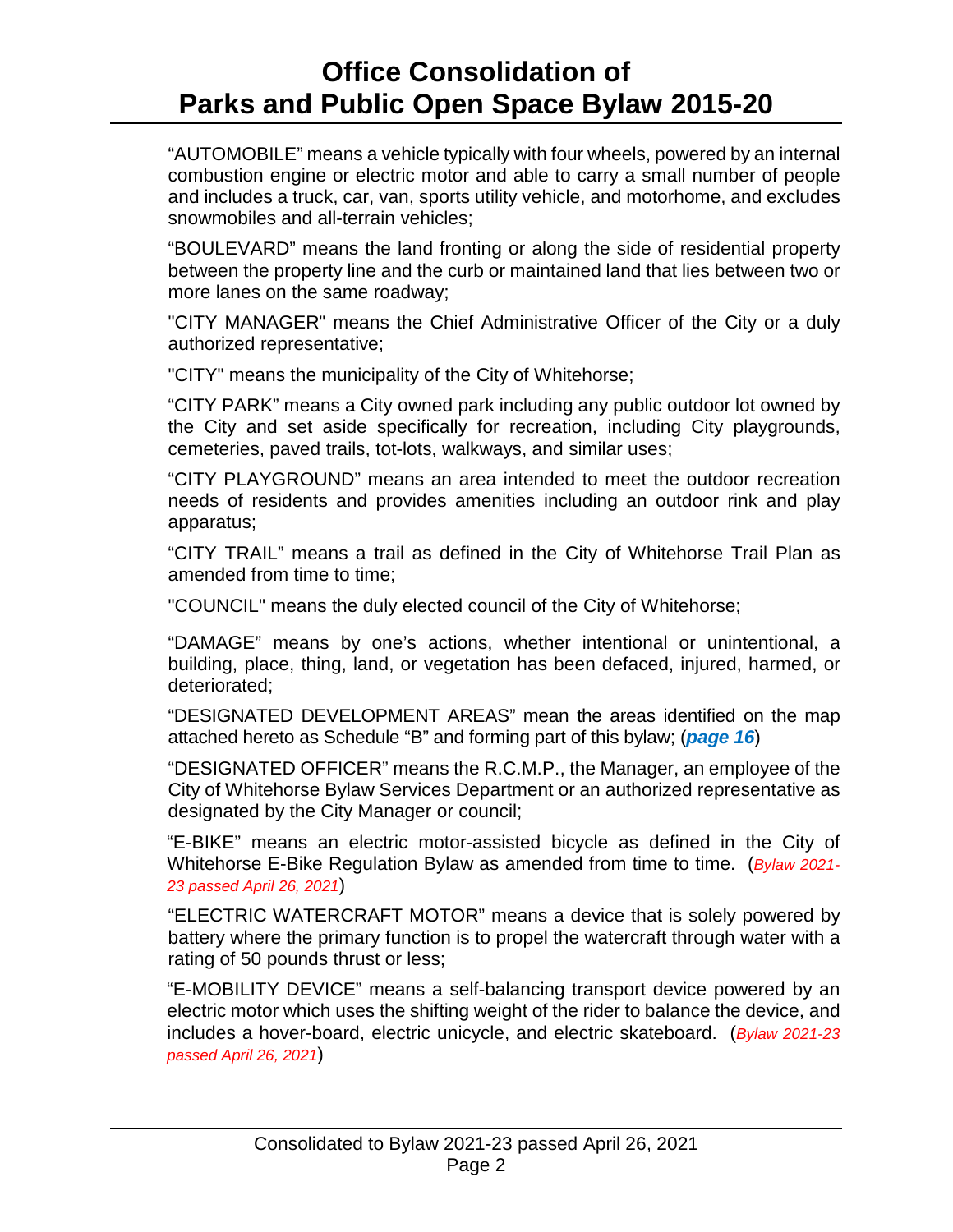"FEE" means a fee as set out in the City's Fees and Charges Bylaw as amended from time to time;

"FIRST NATIONS GOVERNMENT" means the band council of the Kwanlin Dün First Nation and Ta'an Kwäch'än;

"JUDGE" means one who is appointed to preside and to administer the law in a court of justice, and includes a Justice of the Peace;

"MANAGER" means the Manager of the Parks and Community Development or designate;

"MOBILITY DEVICE" means any device designed to assist the mobility of a person with a physical disability. (*Bylaw 2021-23 passed April 26, 2021*)

"MOTORIZED VEHICLE" means any conveyance that is powered by or capable of being powered by means other than human power, including solar, electric, or combustion engines, and including automobiles, snowmobiles, and all-terrain vehicles, but excluding e-bikes and e-mobility devices; (*Bylaw 2021-23 passed April 26, 2021*)

"OPEN WATER" means a body of water including, but not limited to, a lake, pond, river or stream;

"OPERATE" means, whether or not a vehicle or watercraft motor is running, a person that is in the act of carrying, driving, manoeuvring, parking, pushing, stopping, towing, or transporting a vehicle or watercraft motor;

"OPERATOR" means the person who operates a vehicle;

"OWNER" means the registered owner, operator, or lessee of a vehicle or thing and includes any person, partnership, association or corporation that owns, possesses or has control of a vehicle or thing;

"PARK" means any municipal outdoor area owned by the City and used to accommodate the recreation of residents of the City or enhance the beauty or preserve the natural surroundings of the community including:

- (1) City parks and City playgrounds;
- (2) City trails;
- (3) campgrounds leased, owned or operated by the City

"PARK EQUIPMENT" means anything constructed or placed in a public open space by the City or its agents, whether temporary or permanent, excluding vegetation and including any sign, building, wall, bench, table, railing, stairs, wading pool, fire pit, barbeque stands, swing set, compost bin, waste receptacle, planter, underground sprinkler, irrigation system, fence, bridge, guardrail, memorial marker, vase or other similar thing;

"PERMIT" means a permit issued by the Manager, including a special event permit;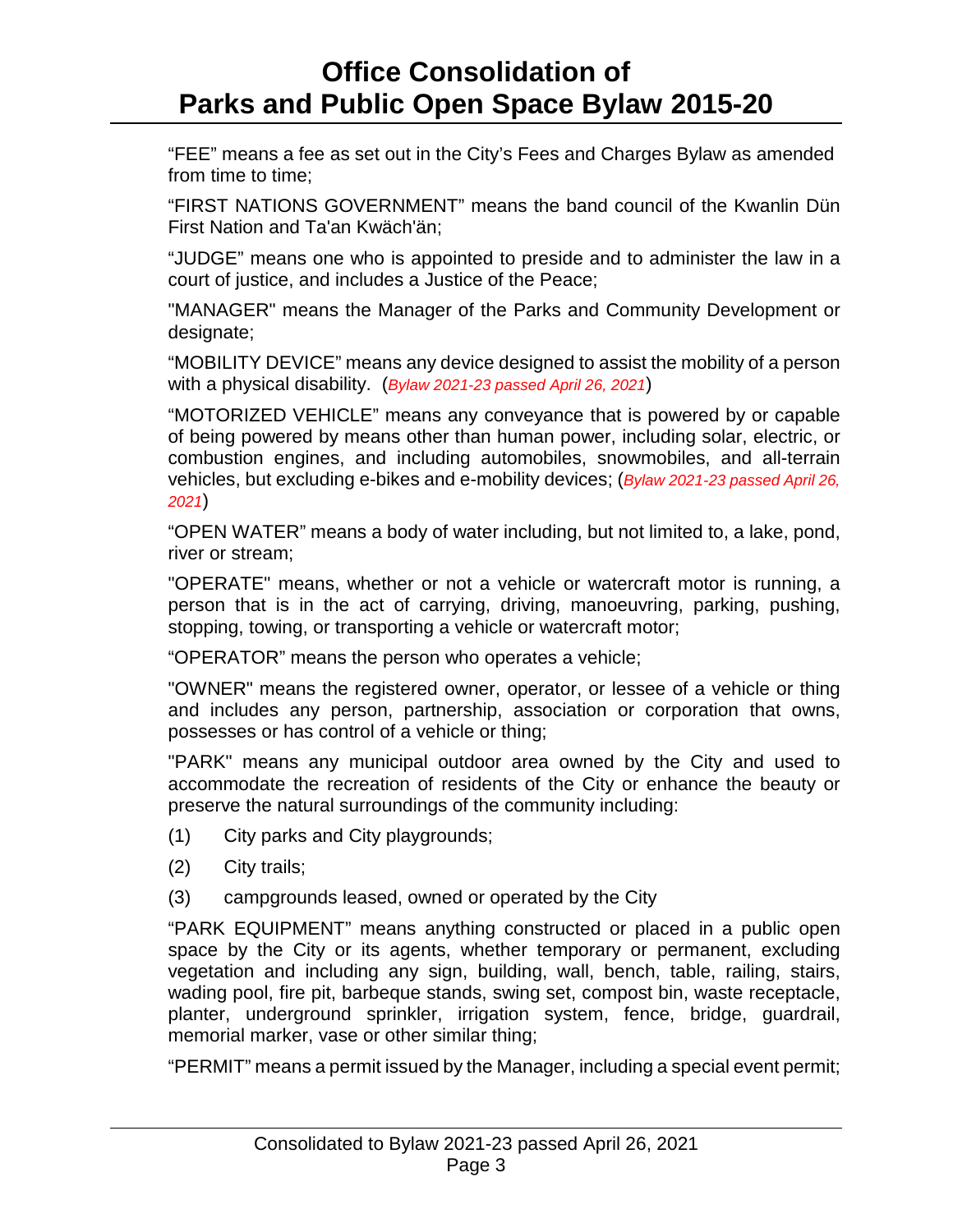"PERSON" means an individual or any business entity including a firm, partnership, association, corporation, or society;

"PUBLIC OPEN SPACE" means any outdoor area within the City used to accommodate the recreation of residents of the City or enhance the beauty or preserve the natural surroundings of the community including:

- (1) a park;
- (2) undeveloped park areas and future development areas as listed in the Official Community Plan;
- (3) public open space lands under the ownership or control of the Crown, the Commissioner of the Yukon or the City of Whitehorse; and
- (4) greenbelts and buffer areas under the ownership or control of the Crown, the Commissioner of the Yukon, or the City of Whitehorse.

"PUBLIC WASTE" means waste generated by a person or a person's pet while out in public and shall include, but not be limited to, candy bar wrappers, pop cans, bottles, empty chip bags, coffee cups, fast food containers, items for day-use outings and picnics, and single-use bags with dog faeces;

"RECREATION" means the leisure time pursuits of a person whether they be passive, active, creative or social in nature and includes such activities as arts, social or sports events;

"ROADWAY" means that portion of any road, street, lane or alley designed, improved or ordinarily used for motor vehicle travel by the general public and includes roadway rights-of-way and parking areas;

"ROADWAY RIGHT-OF-WAY" means the first five metres of surveyed right-of-way adjacent to a roadway and excludes a boulevard;

"SEXUAL ACTIVITY" means physical contact of a sexual nature, in open public, with one or more persons and excludes hugging or kissing;

"SNOWMOBILE" means a snowmobile as defined in the City of Whitehorse Snowmobile Bylaw as amended from time to time;

"SPECIAL EVENT" means an event with ceremonies, festivities or activities, including but not limited to, parades, celebrations, rallies, races, and sports functions;

"SPECIAL EVENT PERMIT" means the City's written approval by the Manager, to conduct an activity in a public open space, with or without conditions, for a fee;

"TRAFFIC CONTROL DEVICE" means any sign, signal, marking, or device of a permanent or temporary nature that was erected pursuant to the authority of an enactment for the purpose of regulating, warning or guiding trail users;

"TRAIL PLAN" means the document approved by council which provides guidance for City trail planning and the development of City trails and City trail networks;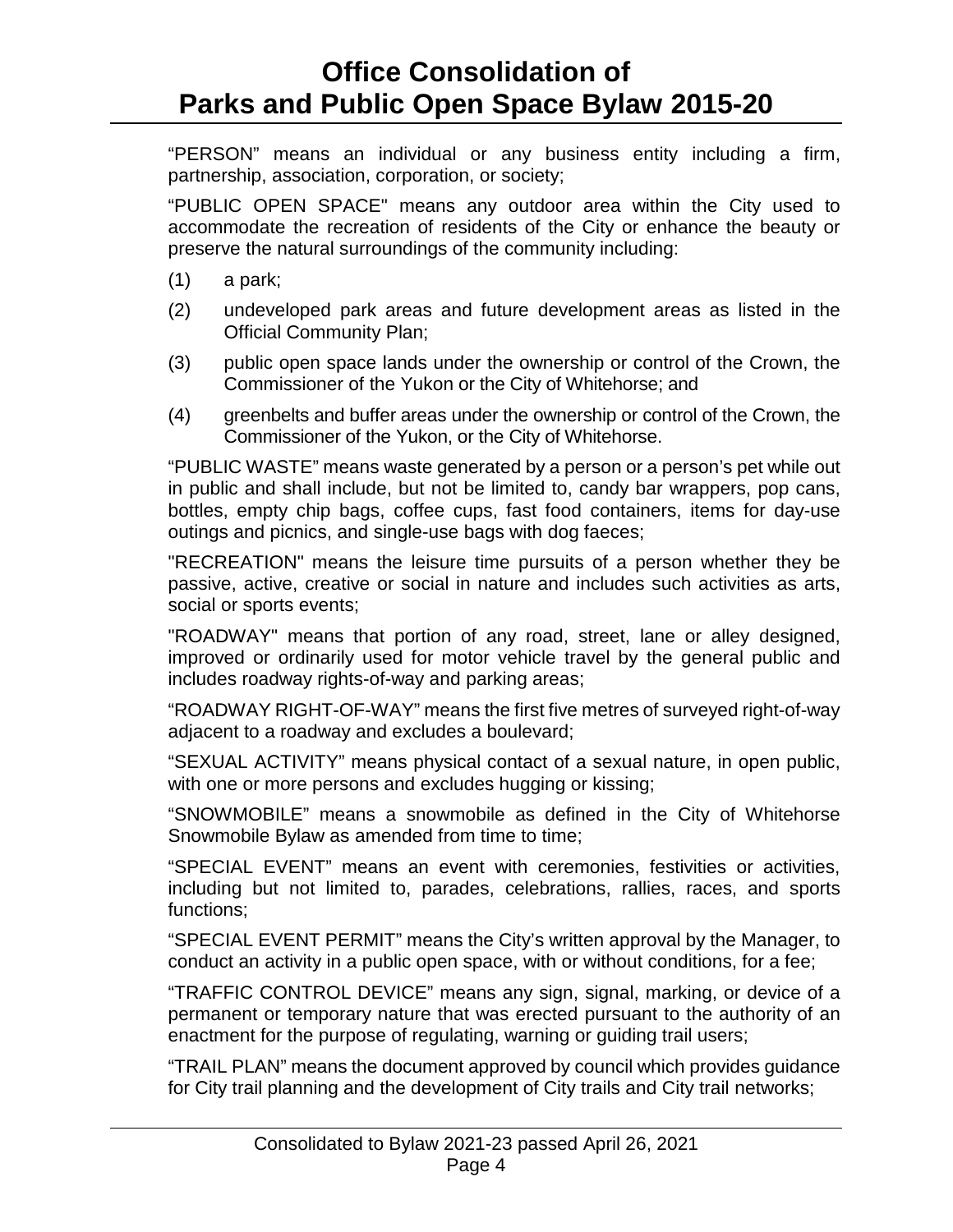"VEGETATION" includes any living or dead bush, flower, grass, ground cover, plant, shrub, tree, turf, or vine, whether it is in a wild, natural, or landscaped state;

"VEHICLE" means any motorized vehicle or non-motorized vehicle, including a trailer or camper, but excluding a bicycle, e-bike, electric mobility device, wheelchair or mobility device. (*Bylaw 2021-23 passed April 26, 2021*)

"WASTE" includes all metal, rock, concrete, snow, water, ice, gravel, cinders, shavings, wood scrap, building materials, trade waste, household waste, grass clippings, wood chips, tree limbs, garden waste, abandoned vehicles, putrescible and non-putrescible solid wastes including broken dishes, tins, glass, rags, castoff clothing, waste paper, cardboard, food containers, and weeds or any other material or matter likely to interfere with the appearance and use of a public open space;

"WATERCRAFT" means any boat, canoe, kayak or any other type of personal watercraft for conveyance of a person on the water;

"WATERCRAFT MOTOR" means any motor designed to propel a watercraft through water, excluding an electric watercraft motor;

"WHEELCHAIR" means a chair with wheels, used in instances where walking is impossible or difficult due to illness, injury or disability. (*Bylaw 2021-23 passed April 26, 2021*)

### **EXEMPTIONS**

3. This bylaw shall not apply to a Designated Officer, enforcement officer, or employees or agents of the Federal Government of Canada, First Nations Government, Yukon Government, City of Whitehorse, or to operators of fire, ambulance, search and rescue, or other emergency vehicles acting in the course of their lawful duties.

### **GENERAL**

- 4. Persons using any park equipment or public open spaces do so at their own risk and the City does not warrant such areas to be safe for use at all times.
- 5. This bylaw shall apply to all public open spaces in the City, subject however to the exceptions provided in any statute of the Yukon Government or any agreement entered into by the City affecting any public open space or any part thereof.
- 6. Notwithstanding any other provision of this bylaw, an owner or patrons of a campground shall abide by the provisions of this bylaw.
- 7. The Manager shall, as designated by the City Manager, be responsible for the administration of this bylaw.
- 8. The headings do not form a part of this bylaw but are inserted for convenience or reference only.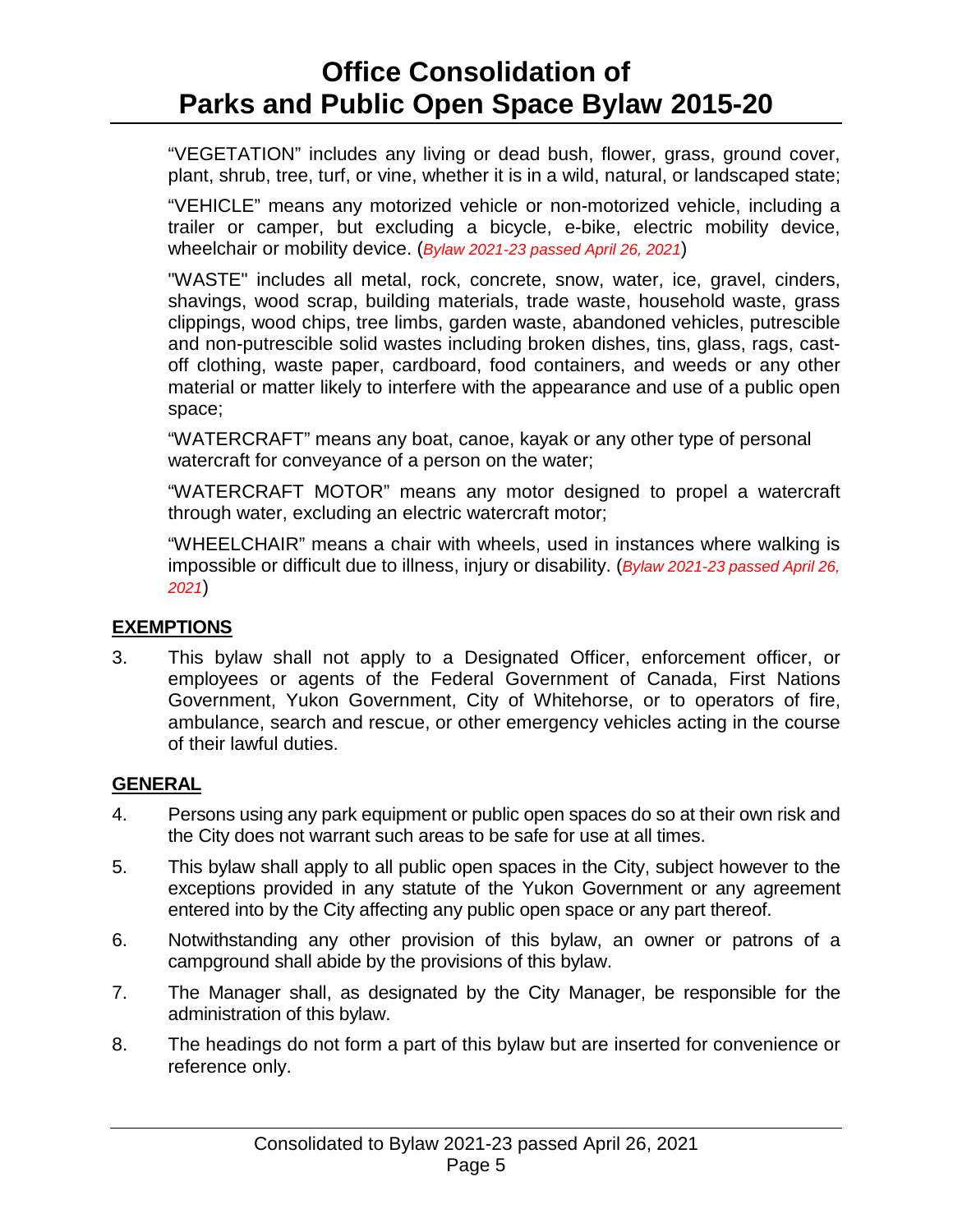### **APPLICATIONS FOR, AND USE OF, PERMITS**

- 9. No person, shall hold a special event in any public open space of the City without first obtaining a permit, the application for which shall be made in writing to the Manager not later than 30 days prior to the special event.
- 10. Notwithstanding any other provision of this bylaw, unless otherwise specified, the Manager may issue a permit for any activity regulated or prohibited by this bylaw and may impose such conditions or restrictions deemed necessary or required.
- 11. Where this bylaw requires an application to be made for a permit or license the Manager may establish the form and content of the application, the fee to be paid, the documentation required to be submitted with the application and the requirements that must be met for approval of the application.
- 12. The Manager may establish the type of permit, license, or other documented notice including the duration, and any conditions, and any other matter deemed necessary by the Manager.
- 13. The person to whom a permit has been issued shall comply with the permit, including any conditions or restrictions imposed therein.
- 14. A person or community association may request the Manager to develop, repair, upgrade, or approve a City trail pursuant to the Trail Plan.

### **PARK AND PUBLIC OPEN SPACE USE**

- 15. Unless permitted by the Manager, no person in a public open space shall engage in any activity that obstructs or interferes with the use or enjoyment of the area by any other person, or which, in the opinion of a Designated Officer, may cause injury or is dangerous to life or property. Without limiting the generality of the foregoing, no person shall:
	- (1) operate an amplification system;
	- (2) take part in any procession, drill, performance, ceremony, concert or public gathering;
	- (3) divert or direct the flow of ground water through or to a public open space;
	- (4) cause damage;
	- (5) injure, disturb, trap or kill any animal or bird or destroy the eggs of any bird;
	- (6) destroy any animal or bird habitat;
	- (7) remove, destroy, mutilate, vandalize or deface any structure or fixture, including but not restricted to bike lockers, monuments, ornaments, public art, walls, fences, gates, signs, benches, tables, garbage receptacles or play apparatus;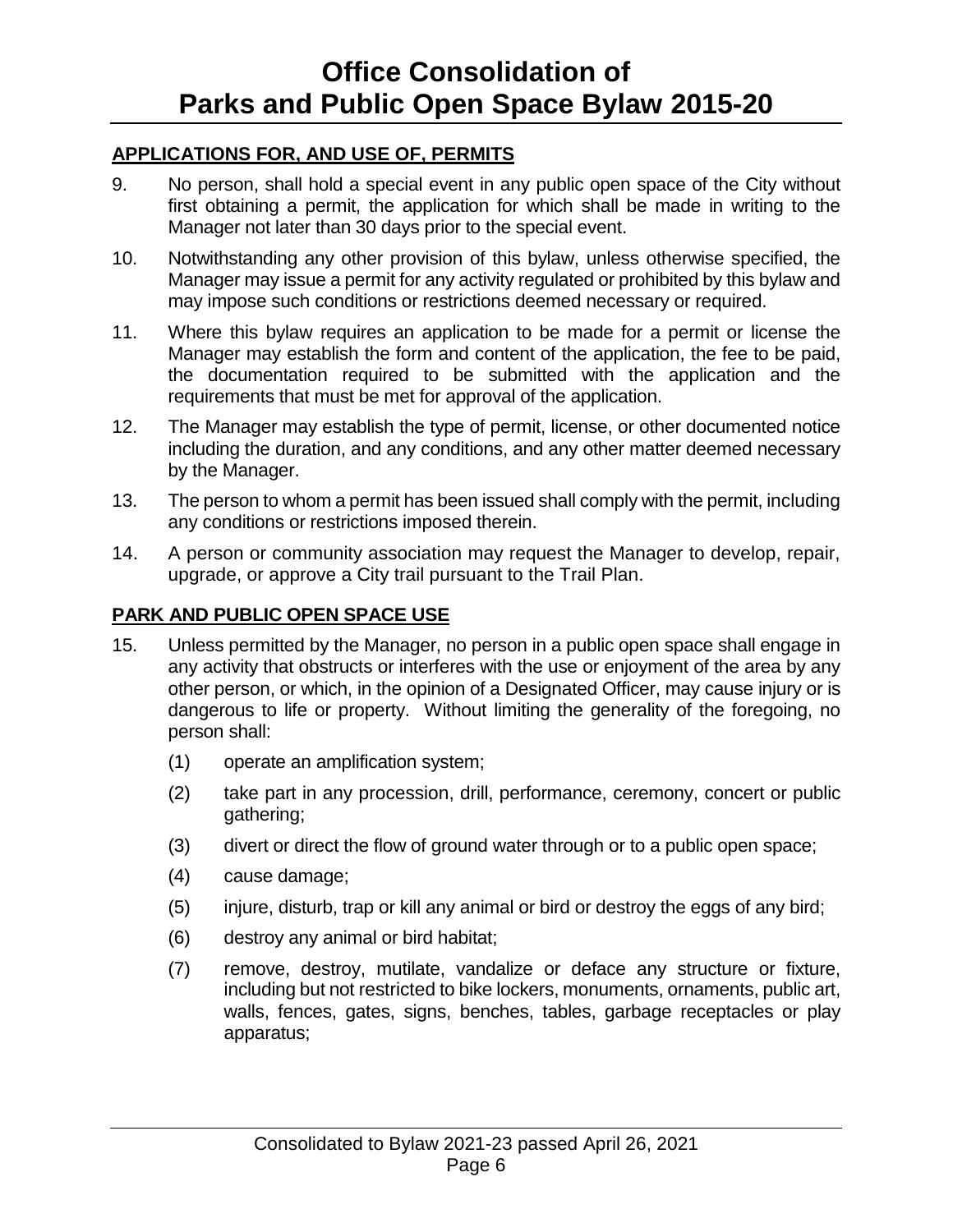- (8) throw, hit, shoot, propel or otherwise cause to be airborne any arrow, golf ball, dart, lawn dart, or like projectile which can potentially cause physical injury or harm unless the area is specifically designed for the activity; or
- (9) set off, launch or operate any flying remote control device including planes, and helicopters unless the area is specifically designed for that activity.
- 16. In a public open space, no person shall:
	- (1) urinate or defecate except in a public washroom or portable facility provided for that purpose;
	- (2) engage in sexual activity;
	- (3) loiter in any washroom or change room; or
	- (4) engage in conduct that could reasonably be considered to be offensive.
- 17. The City may establish hours of operation for public open spaces, the hours of which shall be posted by sign at each maintained entrance into the public open space.
- 18. No person shall disobey a sign or traffic control device placed in a public open space.

### **CITY TRAILS**

- 19. Every City trail user shall:
	- (1) exercise due care and attention to avoid colliding with any other user;
	- (2) when entering or crossing a City trail, yield to users on the City trail;
	- (3) take all necessary precautions to enter the City trail safely; and
	- (4) yield to slower traveling City trail users, pedestrians, wheelchairs and mobility devices. (*Bylaw 2021-23 passed April 26, 2021*)
- 20. No person shall perform or engage in any stunt, trick, reckless or unsafe activity on or in any public open space, unless authorized by the City for that purpose.
- 21. No City trail or roadway within a public open space shall be developed or established, unless approved by the City or landowner.

### **VEGETATION PROTECTION**

- 22. No person shall, in a public open space and without the approval of the Manager:
	- (1) injure, bury, cover, damage, dig, cut, disturb or destroy any vegetation;
	- (2) prune any vegetation;
	- (3) alter the grade level or drainage pattern so as to interfere with the access to water, air or nutrients of any vegetation;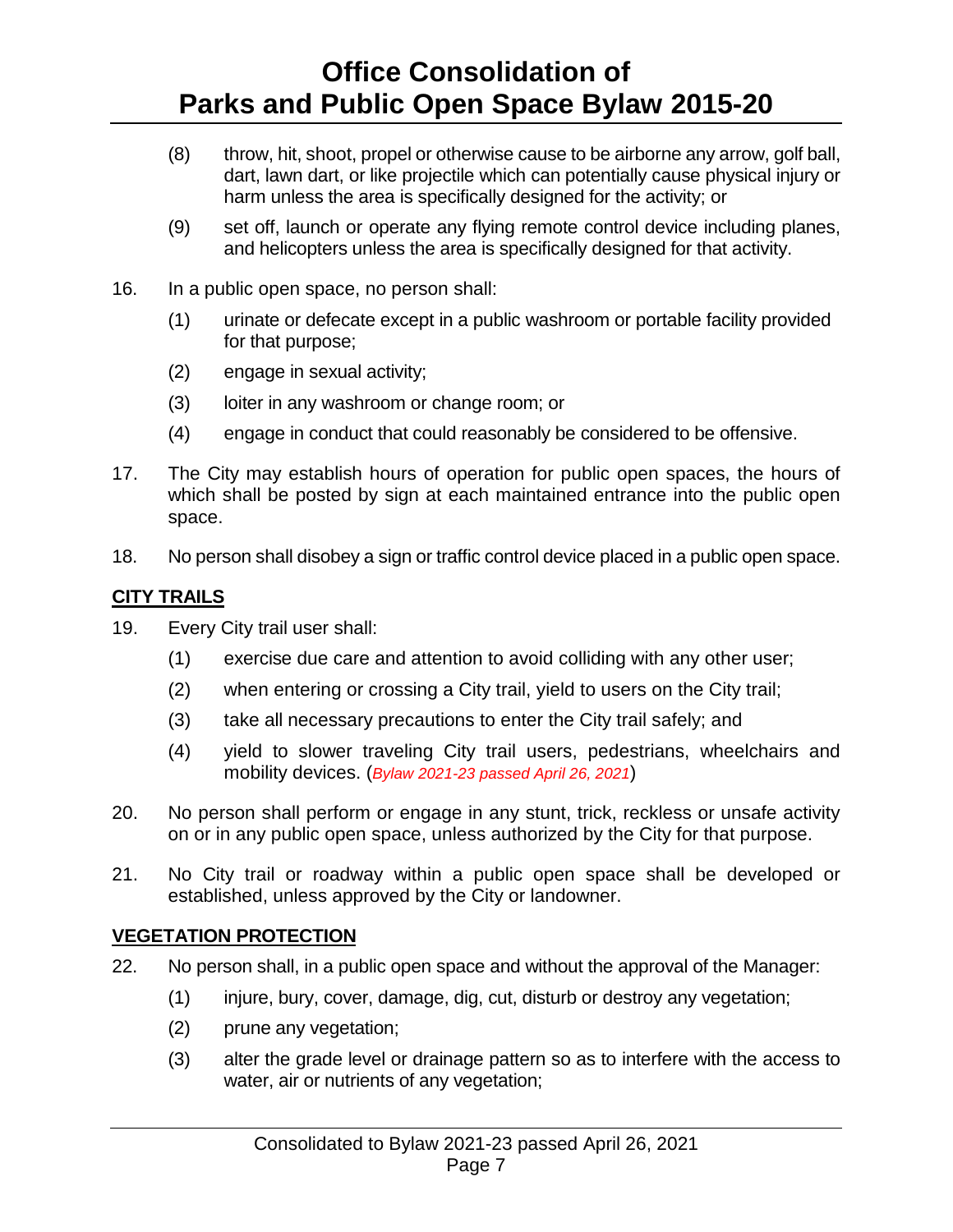- (4) remove or interfere with any protective barrier placed around any vegetation;
- (5) make ruts or displace vegetation from its place of growth;
- (6) commence any work or activity liable to interfere with the root system of any vegetation; or
- (7) plant any vegetation.
- 23. No person shall walk upon any turf or grass area where signs are posted prohibiting such activity.

### **WATERCRAFT MOTORS**

24. No person shall launch, load or unload, or be in possession of watercraft with a watercraft motor, within 25 metres of any open water listed in Appendix "A" attached hereto and forming part of this bylaw, whether or not the watercraft motor is attached to the watercraft prior to being placed in the water except for an electric watercraft motor.

#### **WASTE**

- 25. No person shall:
	- (1) place or deposit waste in any part of a public open space, except public waste in a receptacle provided for such purpose, and in which case the public waste shall not be offensive, injurious, or inconvenient to persons using such a public open space; or
	- (2) deposit household, commercial, or industrial waste of any type in a receptacle in a public open space.

### **ADVERTISING AND BUSINESS ACTIVITIES**

- 26. Subject to Council policies, the Manager may provide:
	- (1) a public open space or portion thereof as an area for which a permit may be granted for the exclusive use by a person, group or business; and
	- (2) the conditions upon which exclusive use may be made of an area; and
	- (3) for areas excluded from use by the public.
- 27. Unless otherwise permitted by the bylaws, plans or policies of the City, or unless permitted by the Manager, while in a public open space no person shall:
	- (1) make available, offer or give away free goods or services;
	- (2) make available for sale goods or services;
	- (3) carry on any business of any kind or nature whatsoever or solicit for any business, trade or occupation;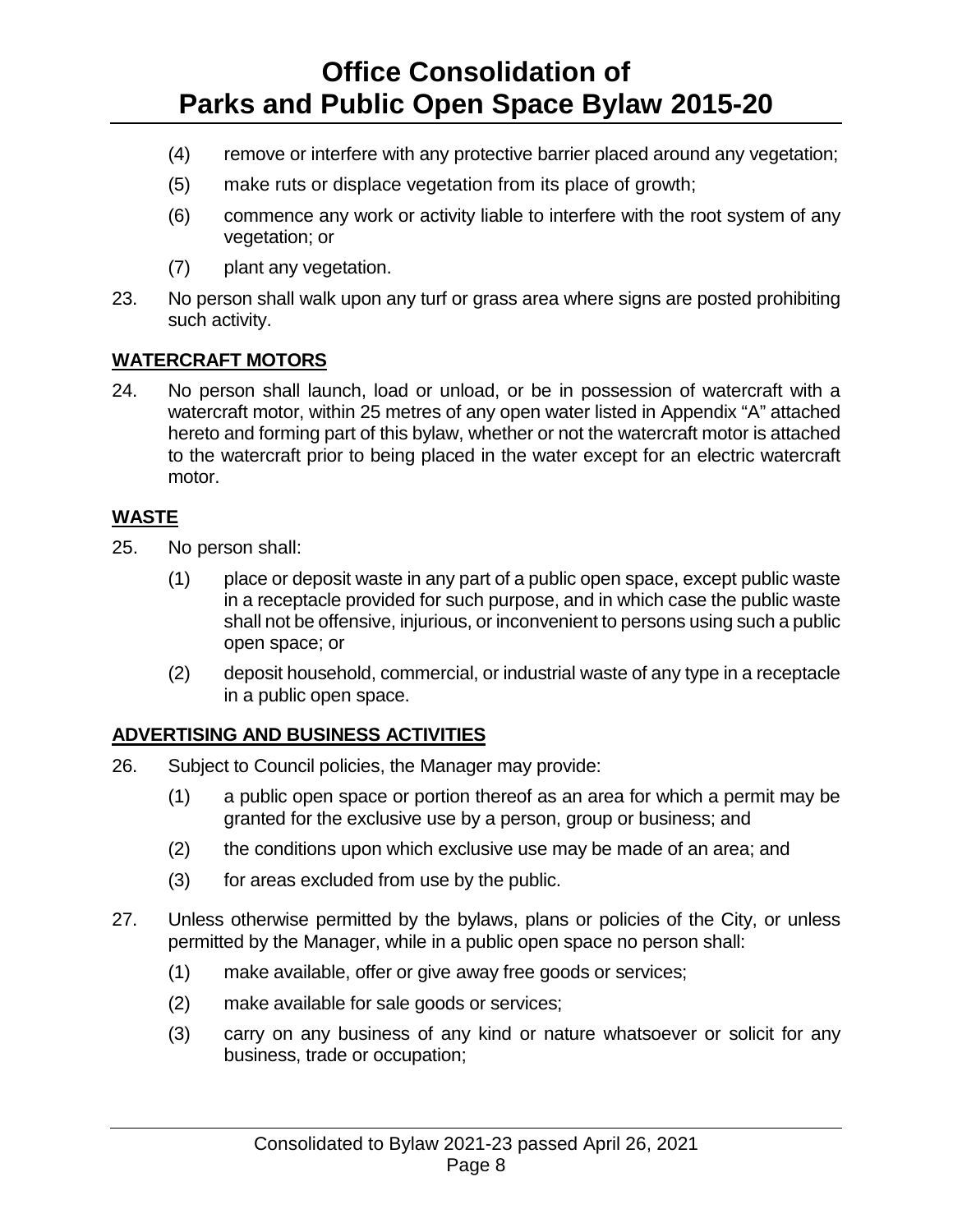- (4) place a sign or device of any kind advertising or publicizing any commercial venture or facility; or
- (5) place or leave any goods or merchandise in order to display the same for sale.

#### **FIRES**

28. No person shall start or have any wood fire or burning embers in any public open space except in designated fire places or fire pits provided and approved by the City for such use.

### **CLOSURE**

- 29. The Manager may at any time as deemed necessary, temporarily close any public open space or any portion thereof to public use.
- 30. Unless authorized by the Manager, no person other than an employee of the City in the course of his or her duties shall enter any public open space or portion thereof while it is closed.

### **VEHICLES**

- 31. No person shall drive an automobile on a City trail unless the City trail was developed or designated for such purpose as approved by the City.
- 32. No person shall operate or park an automobile in a public open space or in a public open space within a designated development area, except:
	- (1) on a roadway or roadway right-of-way;
	- (2) in an area set aside for automobile or vehicle parking;
	- (3) for the maintenance of public utilities and other maintenance, as approved by the Manager;
	- (4) in cases of emergency; or
	- (5) for other uses as permitted by the Manager.
- 33. It is the responsibility of all public open space users to inform themselves of the location and boundaries of areas where the operation of bicycles or vehicles of any kind are prohibited, and at no time shall persons rely upon traffic control devices as the sole means of identifying such prohibited areas.
- 34. When a sign is erected in such a manner as to restrict motorized vehicles in a public open space, no motorized vehicle may be operated beyond that point except on a roadway or City trail developed for such use.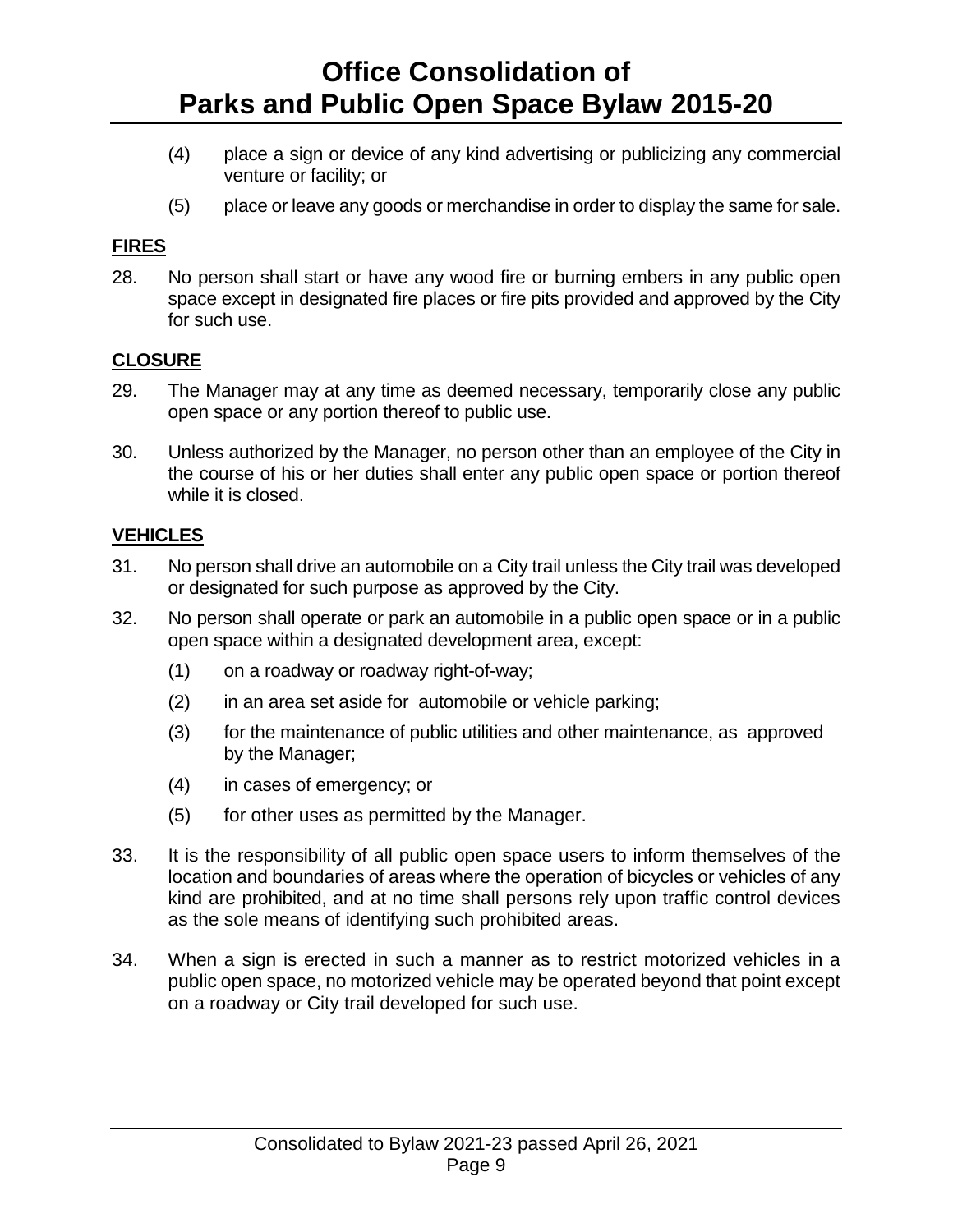### **CAMPING**

- 35. No person shall sleep in a public open space between the hours of 11:00 p.m. and 07:00 a.m., or temporarily or otherwise reside or camp in any public open space, except:
	- (1) in those areas established or designated as such by the City; or
	- (2) in those areas where a temporary permit has been issued.
- 36. For the purpose of this section, "reside or camp" shall include the use of tents, tent trailers, motor homes, recreational vehicles, trailers, and lean-tos or any other similar structures used for this purpose.

#### **CONSTRUCTION AND DEVELOPMENT**

- 37. No person shall undertake any construction or development in a public open space without prior written approval from the City.
- 38. All development and construction shall comply with the terms and conditions of federal, territorial, and municipal legislation and shall be in accordance with approved designs and standards.
- 39. Any construction that occurs within six metres of a tree in a public open space shall be completed in accordance with a tree protection plan that meets the specifications approved by the Manager prior to the commencement of work.
- 40. No person shall place or cause to be placed in, on or surrounding any City trail or public open space any object, including but not limited to rocks, trees, chain, rope, wood, or metal, which may in the opinion of a Designated Officer obstruct or create a hazard for City trail users or persons that may use the public open space, and in addition to any other penalty or fine imposed for a breach of this bylaw, such person shall be liable for the costs to remove the obstruction or hazard.

### **TRAFFIC CONTROL DEVICES**

- 41. The City Manager may prescribe where traffic control devices are to be located and installed in a public open space, including traffic control devices restricting the speed or activity of any bicycle, vehicle, or person.
- 42. In accordance with the provisions of the *Motor Vehicles Act*, a record of all traffic control devices and their locations shall be kept at the City and shall be open for public inspection during normal City business hours.
- 43. No person shall erect, maintain or place a sign, device, object, or structure to regulate the use of any public open space unless approved by this bylaw.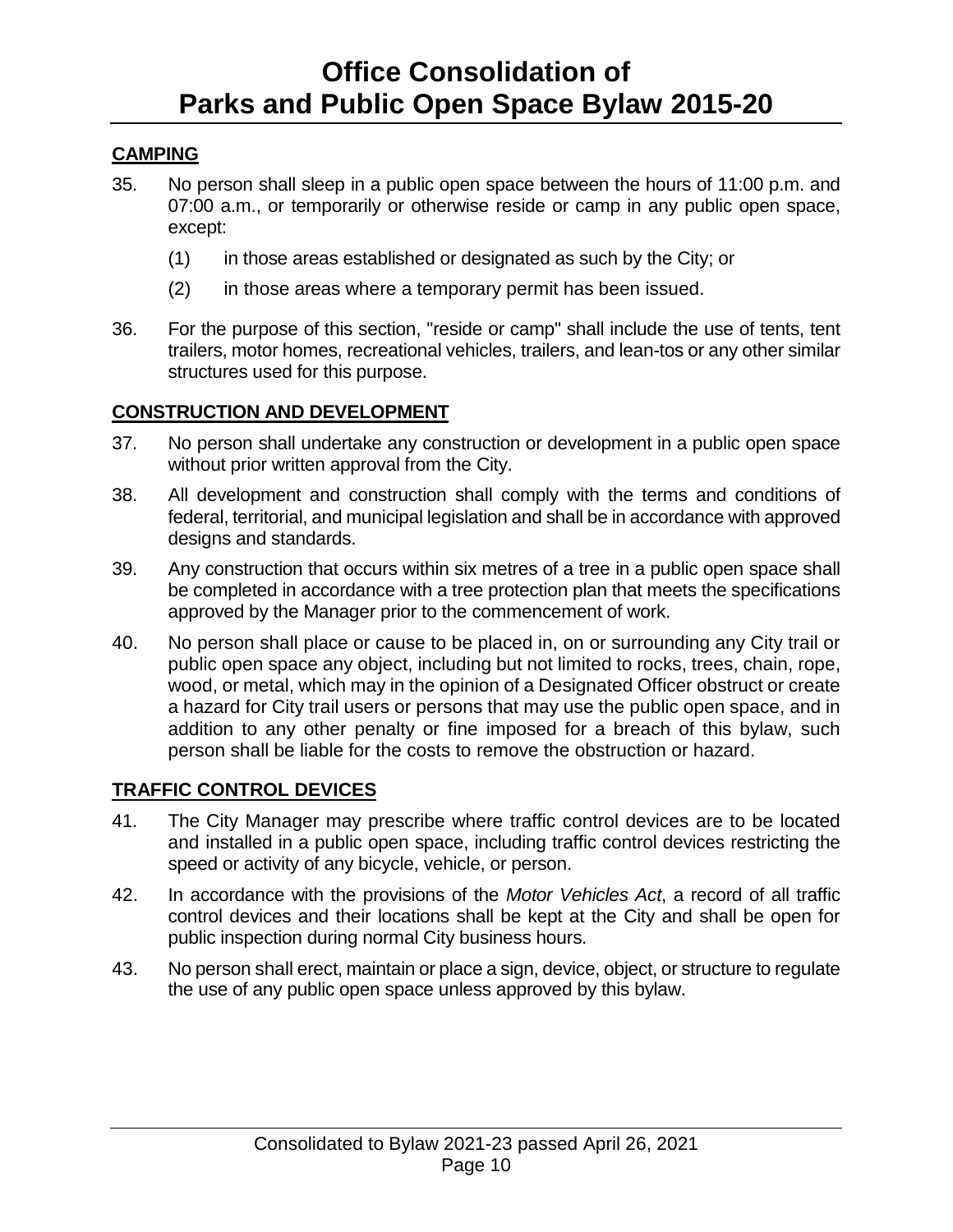### **POWER OF A DESIGNATED OFFICER**

- 44. Every person operating a vehicle shall, immediately when signalled or requested by a Designated Officer:
	- (1) bring the vehicle to a stop;
	- (2) provide any information respecting the vehicle and themselves to the Designated Officer;
	- (3) remain stopped until such time as the Designated Officer permits them to leave; and
	- (4) comply with any request or direction of the Designated Officer.
- 45. For the purposes of this section, vehicle includes a bicycle.
- 46. A Designated Officer may remove from a public open space any person that violates any provision of this bylaw or any enactment.
- 47. Where a Designated Officer believes that conditions attaching to a permit are not being met or is otherwise attempting to determine the validity of a permit, the Designated Officer may ask any person claiming to be a permit holder to produce identification; and ask any relevant questions for the purposes of identification, and the person shall comply with any and all such requests.
- 48. A Designated Officer may enter upon any land in any area of the City, with a reasonable and probable purpose, to prevent the continuation of an offence under this bylaw which shall include, but not be limited to, obtaining particulars of ownership and determining the identity of the operator of a vehicle or bicycle.

### **SEIZURE POWERS**

- 49. A Designated Officer may seize and impound:
	- (1) A vehicle, if an operator fails or refuses to produce picture identification to a Designated Officer;
	- (2) A vehicle, bicycle, e-bike or e-mobility device, if a charge has been laid for a breach of this bylaw and the Designated Officer has reasonable and probably grounds to believe that there are safety concerns associated with the continuation of such breach; or

(3) A vehicle, bicycle, e-bike or e-mobility device which has been abandoned. (*Bylaw 2021-23 passed April 26, 2021*)

- 50. The City may retain custody of a seized and impounded vehicle, bicycle, e-bike or e-mobility device until:
	- (1) determination of the offence;
	- (2) payment of any fine or fines, including the costs of seizure, any fee and cost of storage; or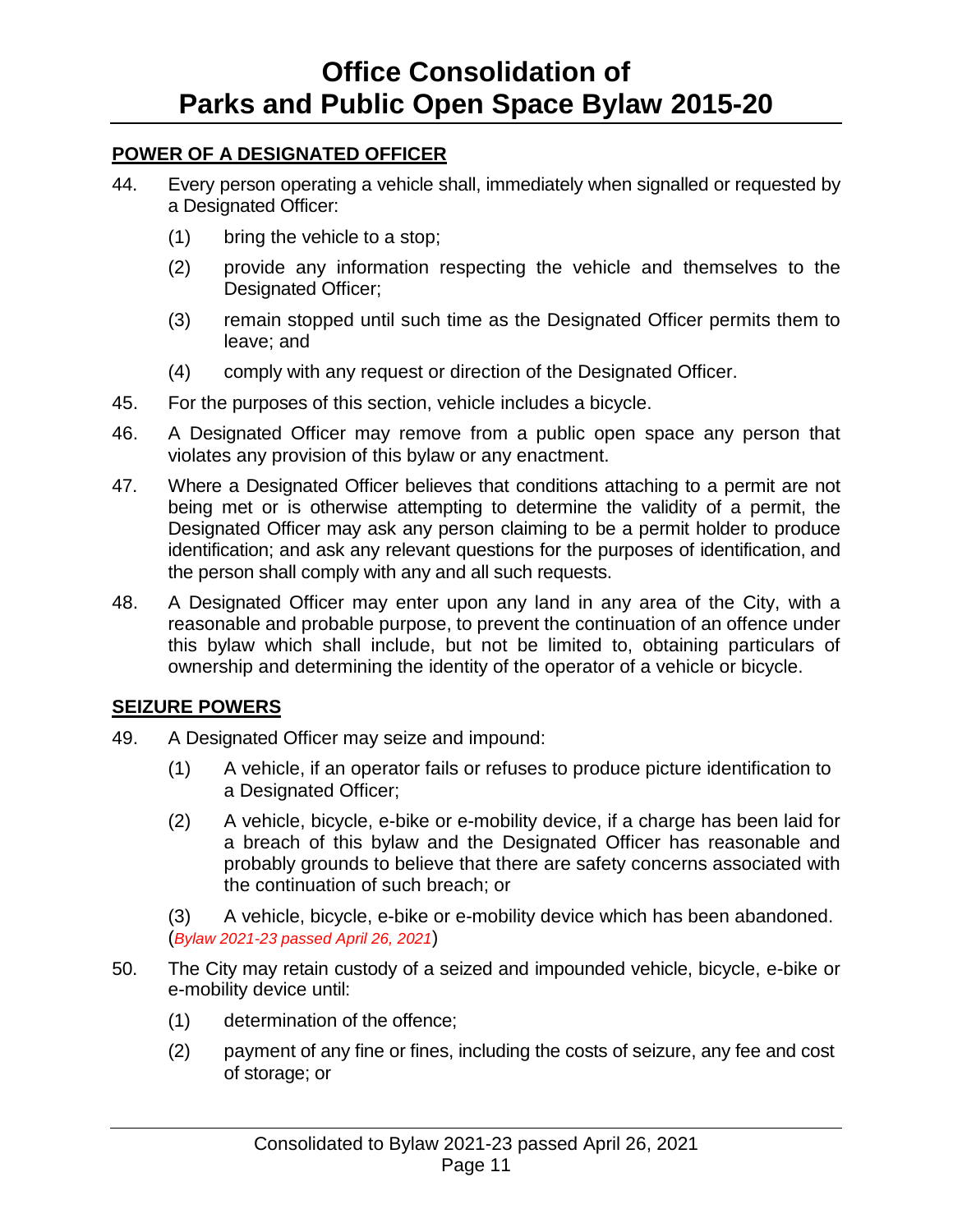- (3) where an item is seized in breach of this bylaw and the item is not claimed within six months from the date of seizure, upon direction of the Manager it may be disposed of pursuant to section 52 of this bylaw. (*Bylaw 2021-23 passed April 26, 2021*)
- 51. Where the owner of a motorized vehicle was not the operator of the motorized vehicle or was not present at the time the motorized vehicle was apprehended, the Designated Officer shall take reasonable steps to notify the owner of its impoundment, together with the reasons for its impoundment and the place where it is impounded.
- 52. Where an impounded motorized vehicle or item is not claimed within six months from the date of seizure, the Manager may direct its disposal by public auction, and where the Designated Officer has determined the value of such motorized vehicle or item to be less than \$2000.00, the Manager may direct that it be disposed of at the City of Whitehorse Waste Management Facility or a scrap yard.

### **COMMITTING AN OFFENCE**

- 53. Every person who contravenes any of the provisions of this bylaw, or who suffers or permits any act or thing to be done in contravention or in violation of any of the provisions of this bylaw, or who neglects to do, or refrains from doing anything required to be done by any of the provisions of this bylaw, commits an offence.
- 54. Any person who commits an offence under this bylaw is, in addition to any other punishment, liable upon summary conviction to:
	- (1) a voluntary fine, under section 20 of the *Summary Convictions Act* RSY 2002, c 210, issued in respect of an offence which shall be increased for second and subsequent offences as specified in Schedule "A" attached hereto and forming part of this bylaw; or
	- (2) a fine not exceeding ten thousand dollars (\$10,000.00) plus a fine of up to \$2,500 for each day that the offence continues, pursuant to section 343 of the *Municipal Act* RSY 2002 c 154.
- 55. The fine imposed under this bylaw may increase for second and subsequent offences.
- 56. Where a person is convicted of an offence under this bylaw the Judge may, in addition to any other measure imposed on the offender, order that the offender pay restitution pursuant to section 738 of the *Criminal Code of Canada*.
- 57. Where an offence is committed or continues on more than one day, it may be deemed to be a separate offence for each day on which the offence is committed or continued.
- 58. Should any person owning real property within the City refuse or neglect to pay any fine that has been imposed pursuant to this bylaw, the City may charge the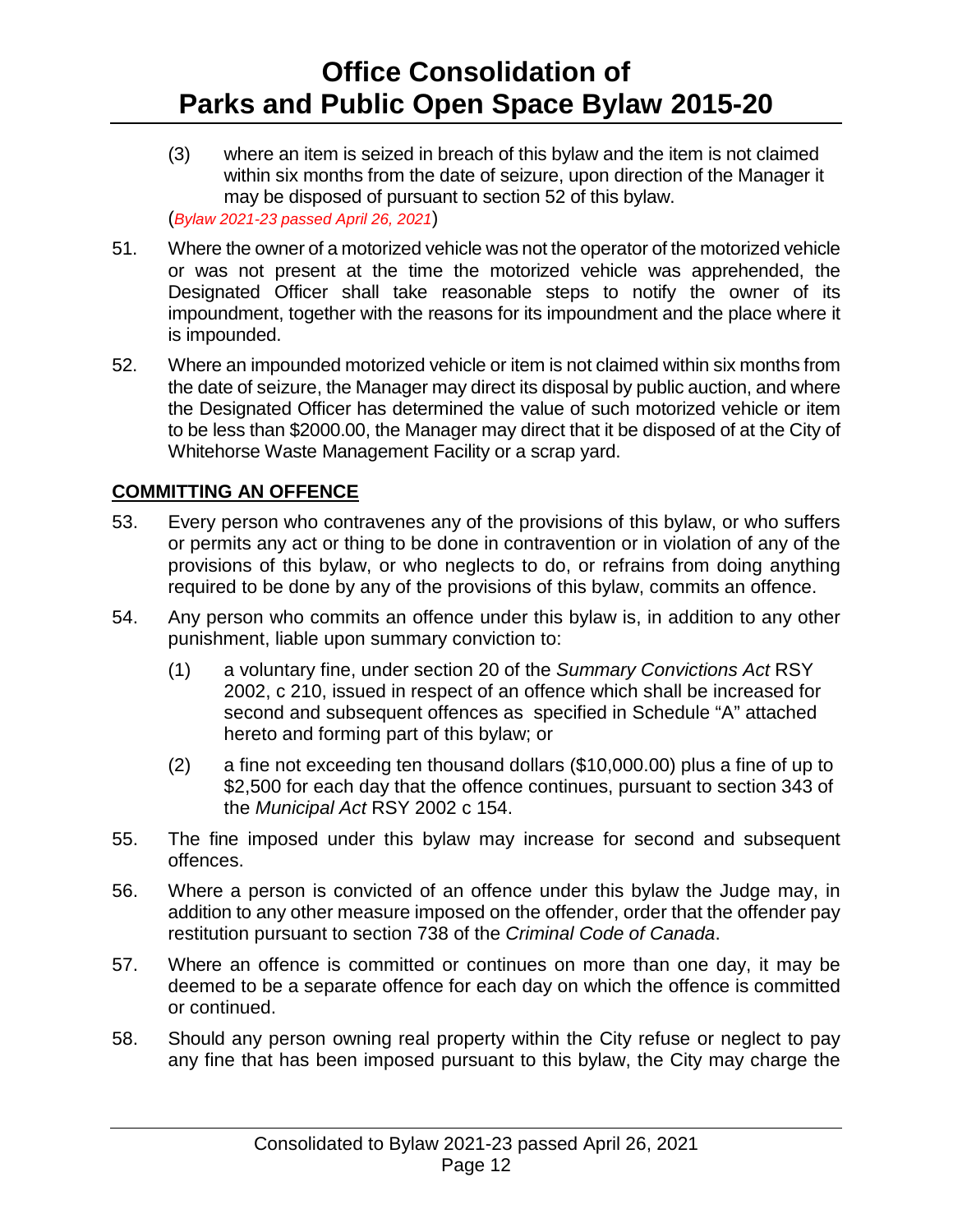real property with the amount of the fine, which charge shall form part of the taxes payable in respect of that real property.

### **MOTORIZED VEHICLE OWNER'S AND OPERATOR'S RESPONSIBILITY**

59. Where an offence under this bylaw is committed by a person operating a motorized vehicle, the owner of the motorized vehicle is guilty of the offence, notwithstanding that the owner was not operating the motorized vehicle at the time of the violation, and the owner is liable, on summary conviction, to the penalty provided for that offence, unless the owner satisfies the Judge that, at the time of the violation, the motorized vehicle was in the possession of a person without the consent of the owner.

### **BYLAW REPEAL**

- 60. Protected Area Bylaw 426, including all amendments and maps attached thereto, is hereby repealed.
- 61. Parks and Recreation Area Bylaw 92-15, including all amendments thereto, is hereby repealed.

#### **COMING INTO FORCE**

62. This bylaw shall come into full force and effect upon the final passing thereof.

**FIRST** and **SECOND READING**: June 29, 2015<br> **THIRD READING** and **ADOPTION**: July 13, 2015 **THIRD READING and ADOPTION:** 

*ORIGINAL BYLAW SIGNED BY:*

"Dan Curtis"

Dan Curtis, Mayor

"V. Anderson"

Valerie Anderson, Acting City Clerk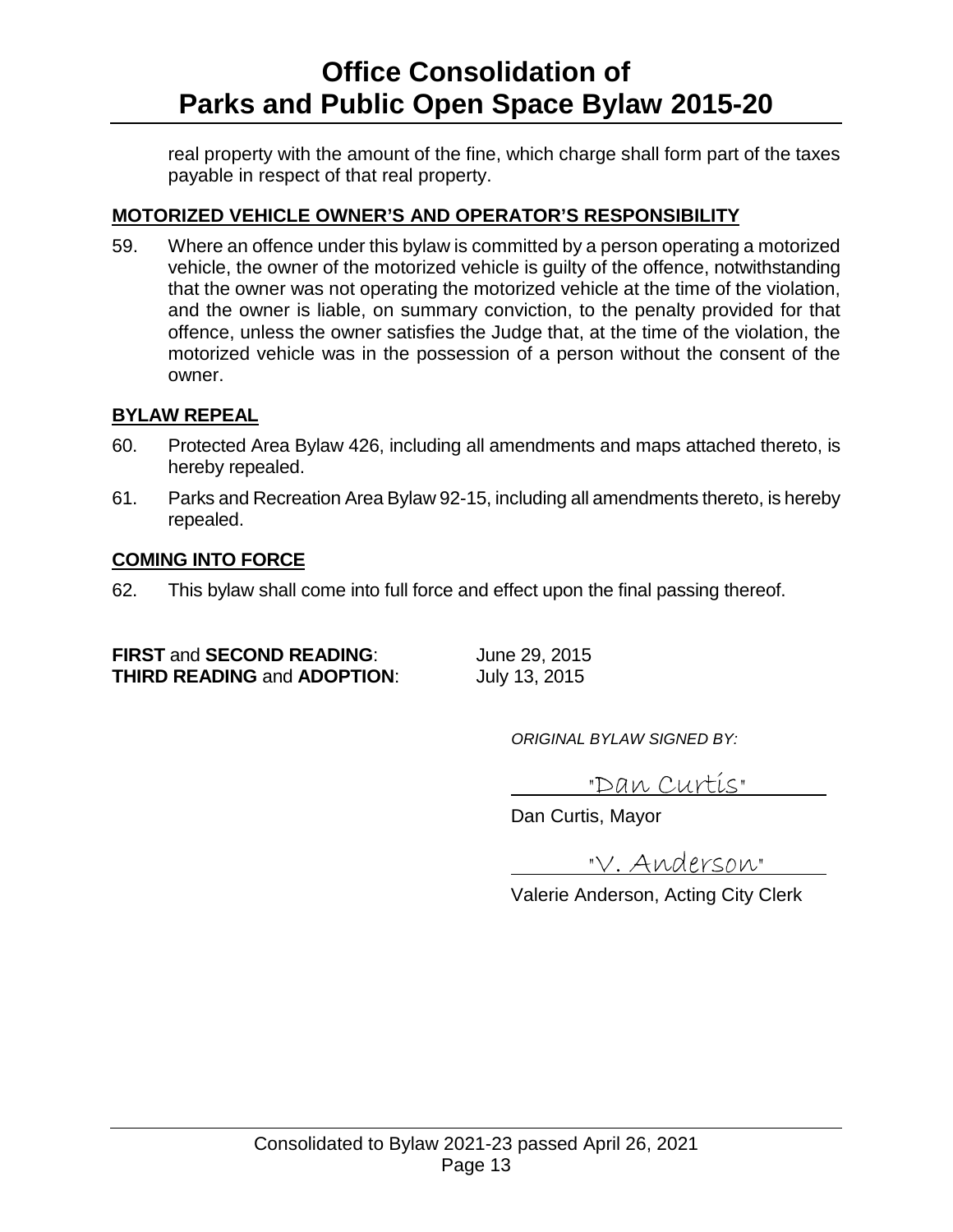### **SCHEDULE "A"**

### **Voluntary Fines**

| Section        | <b>Description of Offence</b>                                         | Penalty  |
|----------------|-----------------------------------------------------------------------|----------|
| 9              | Hold special event without a permit                                   | \$100.00 |
| 13             | Fail to comply with conditions or restrictions of a permit            | \$100.00 |
| 15(1)          | Unapproved operation of amplification system                          | \$100.00 |
| 15(2)          | Unapproved public gathering                                           | \$100.00 |
| 15(3)          | Tamper with flow of water                                             | \$100.00 |
| 15(4)          | Cause damage while in public open space                               | \$300.00 |
| 15(4)          | Cause damage while in public open space (2 <sup>nd</sup> offence)     | \$500.00 |
| 15(5)          | Injure, trap or kill an animal or bird or destroy bird eggs           | \$500.00 |
| 15(6)          | Destroy animal or bird habitat                                        | \$300.00 |
| 15(7)          | Remove, destroy, mutilate, vandalize or deface property               | \$300.00 |
| 15(8)          | Propel projectile which can cause physical injury                     | \$300.00 |
| 15(9)          | Launch, operate or set off flying remote control device               | \$100.00 |
| 16(1)          | Urinate or defecate in public open space                              | \$100.00 |
| 16(2)          | Engage in sexual activity                                             | \$100.00 |
| 16(3)          | Loiter in washroom or change room                                     | \$100.00 |
| 16(4)          | Engage in conduct considered offensive                                | \$300.00 |
| 18             | Disobey sign or traffic control device                                | \$100.00 |
| 19(1)          | Fail to exercise due care and attention                               | \$100.00 |
| 19(2)          | Fail to yield to users on City trails                                 | \$100.00 |
| 19(3)          | Fail to take all necessary precautions for safe trail use             | \$100.00 |
| 19(4)          | Fail to yield right-of-way to slower users, pedestrians, etc.         | \$100.00 |
| 20             | Engage in stunt, trick, reckless or unsafe activity without authority | \$100.00 |
| 22(1)(2)       | Damage to vegetation                                                  | \$300.00 |
| 22(1)(2)       | Damage to vegetation (2 <sup>nd</sup> offence)                        | \$500.00 |
| 22(3)(4)(5)(6) | Tamper or interfere with vegetation                                   | \$100.00 |
| 22(7)          | Plant vegetation without approval                                     | \$100.00 |
| 23             | Walk on turf or grass area against posted restriction                 | \$100.00 |
| 24             | Launch, load or unload watercraft into open water                     | \$100.00 |
| 25(1)          | Litter in a public open space                                         | \$500.00 |
| 25(2)          | Deposit household, commercial or industrial waste in receptacle       | \$500.00 |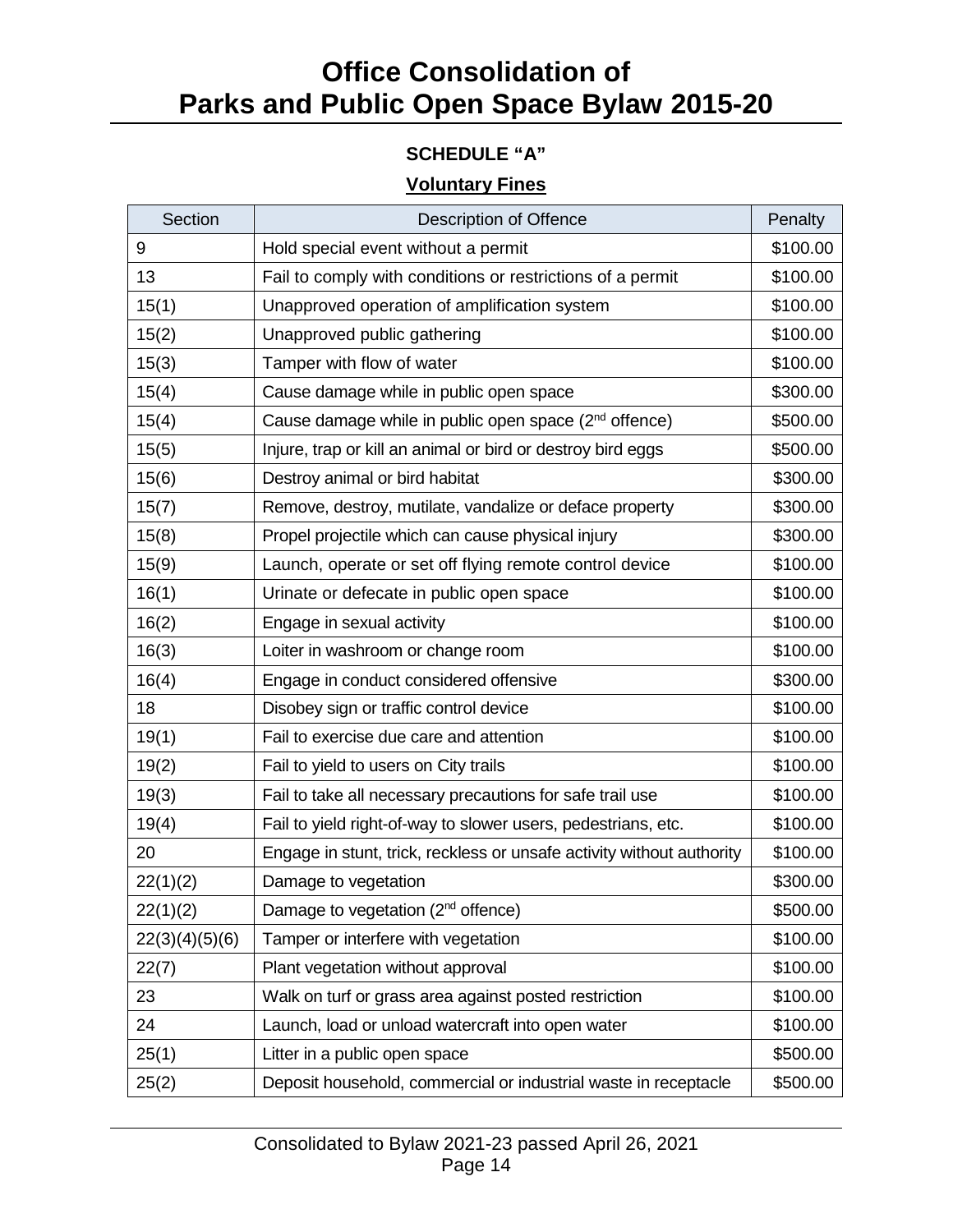| Section     | <b>Description of Offence</b>                                               | Penalty  |
|-------------|-----------------------------------------------------------------------------|----------|
| 27(1)(2)    | Unauthorized distribution or sale of goods and services                     | \$100.00 |
| 27(3)       | Carry on or solicit for unauthorized business                               | \$100.00 |
| 27(4)       | Unauthorized placement of sign or device                                    | \$100.00 |
| 27(5)       | Unauthorized placement of goods or merchandise                              | \$100.00 |
| 28          | Unauthorized open fire                                                      | \$300.00 |
| 28          | Unauthorized open fire (2 <sup>nd</sup> offence)                            | \$500.00 |
| 30          | Unauthorized entry into public open space while it is closed                | \$100.00 |
| 31          | Illegal operation of automobile on City trail                               | \$300.00 |
| 31          | Illegal operation of automobile on City trail (2 <sup>nd</sup> offence)     | \$500.00 |
| 32          | Illegal operation of vehicle in public open space                           | \$300.00 |
| 32          | Illegal operation of vehicle in public open space (2 <sup>nd</sup> offence) | \$500.00 |
| 34          | Operate motorized vehicle contrary to signs                                 | \$300.00 |
| 34          | Operate motorized vehicle contrary to signs (2 <sup>nd</sup> offence)       | \$500.00 |
| 35          | Camping in non-designated area                                              | \$100.00 |
| 37          | Unauthorized construction or development                                    | \$300.00 |
| 40          | Obstruct use or create hazard for users                                     | \$300.00 |
| 43          | Unauthorized sign, device, object or structure                              | \$100.00 |
| $44(1 - 4)$ | Fail to comply with Designated Officer                                      | \$100.00 |
| 47          | Fail to produce identification/respond to Designated Officer                | \$100.00 |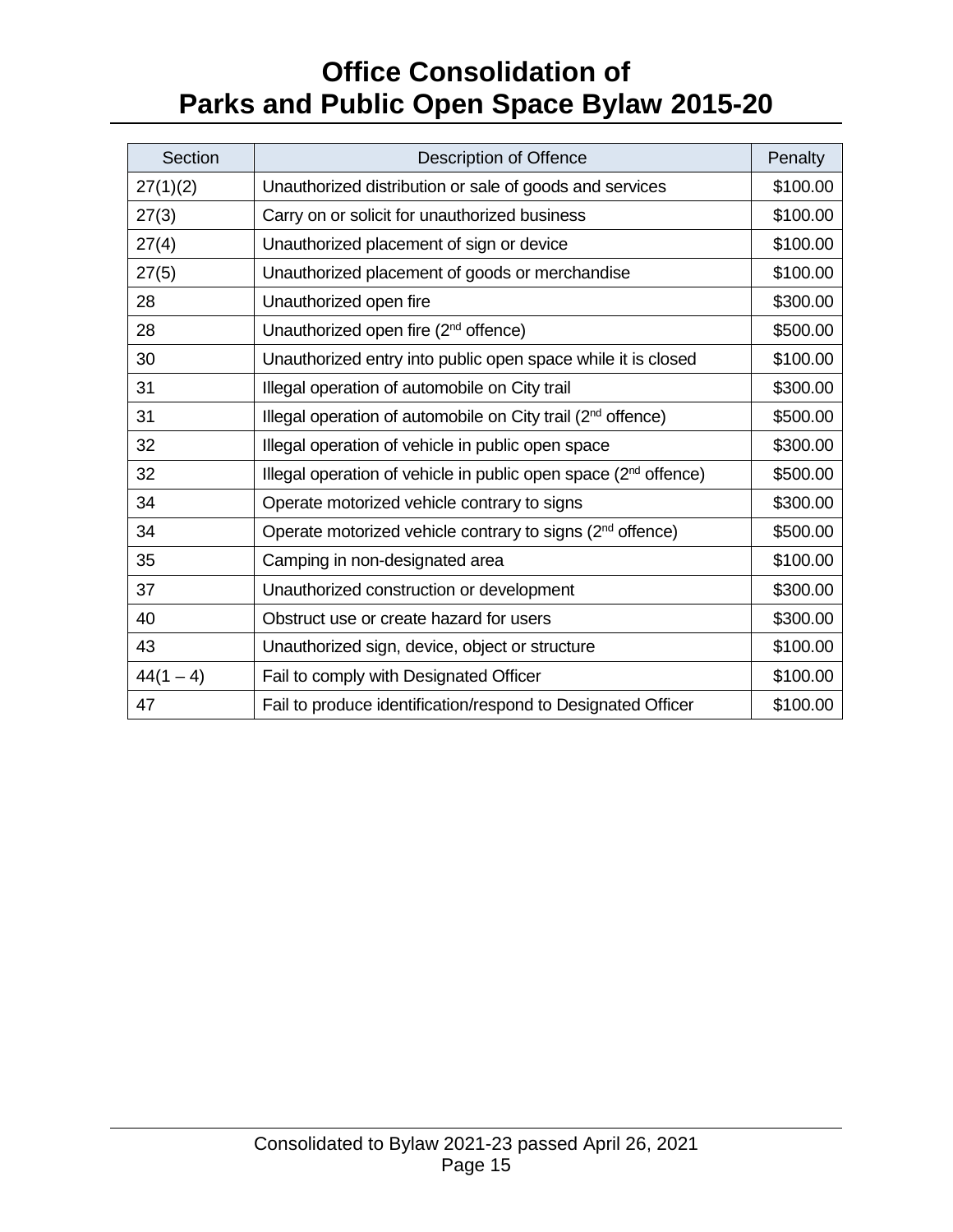### **APPENDIX "A"**

### **Open Water**

- 1. Chadburn Lake
- 2. Chadden Lake
- 3. Hidden Lakes (Riverdale)
- 4. Long Lake
- 5. Pump House Pond
- 6. Mary Lake
- 7. Hidden Lake (Porter Creek)
- 8. Ear Lake
- 9. McLean Lake